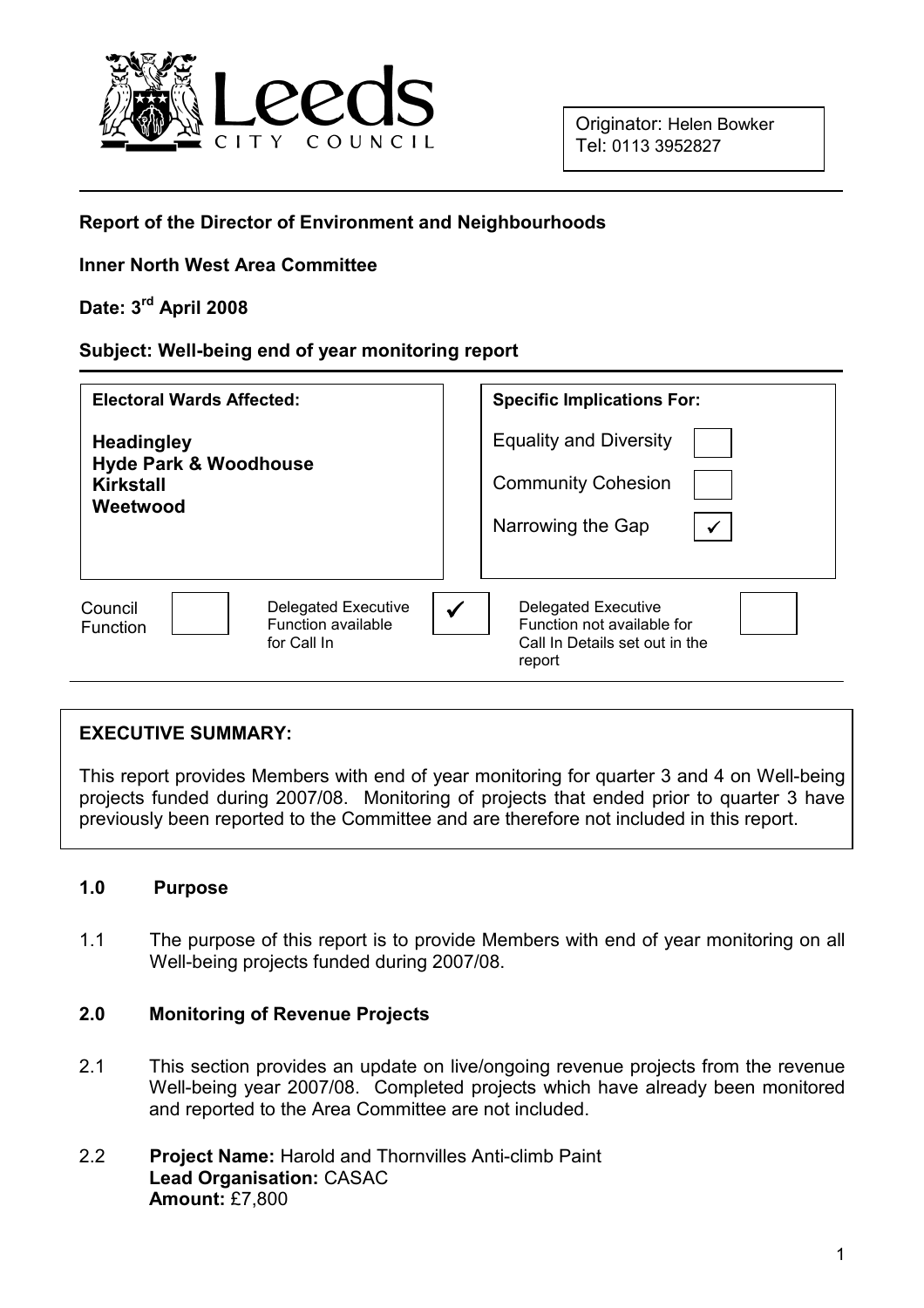Project description: Drain pipe treatment to 780 properties within the area at £10 per property.

**Project Update:** West Yorkshire Police are in the process of working with Leeds City Council to access/gather ownership details for the properties, to enable permission to be gained before applying the paint. Once this stage is complete, CASAC will organise visits and contact tenants to inform them of the application schedule. CASAC have also been working with West Yorkshire Police to secure funding for other streets in the area, which are being dealt with in parallel to this project. This has resulted in higher demands on the Police to gather information and as such process has been slower than anticipated.

#### 2.3 Project Name: Site Based Gardeners Lead Organisation: Parks and Countryside

Amount: £17,800

Project description: Funding for two site based gardeners

Project Update: Two gardeners are on site, one in Beckett Park and one in Woodhouse Ridge to undertake general gardening duties and look after the maintenance and upkeep of the sites. The presence of a site-based gardener has enabled changes in park maintenance to be achieved such as grass cutting, ground and shrub maintenance, litter clearance, leaf collection, pathways swept etc.

## 2.4 Project Name: Headingley HEART

### Lead Organisation: Headingley Development Trust Amount: £9,300

**Project description:** Revenue funding to progress the HEART proposal

Project Update: HDT have developed a membership of over 700 making them one of the largest Development Trusts in the country. They have submitted a bid for £750,000 to the new Community Assets Fund, and a decision on this application is expected in March 2008. There is a slight under spend due to the first consultant not being commissioned until May 2007.

### 2.5 Project Name: Community Composting Lead Organisation: Leeds Organic Growers Amount: £15,000

Project description: Garden waste kerbside collection and composting

**Project Update:** All the money has been spent on managerial activities for the project. Work has been finished on the site and household garden waste collections started the week of  $17<sup>th</sup>$  March. Further promotional work is being undertaken in Kirkstall to attract more users to the service.

### 2.6 Project Name: Extended Youth Services Lead Organisation: Youth Service Amount: £3,000

Project description: There are 3 elements:- a) Hawksworth Wood Group; b) Girls' Group (assisting visits across the city and involvement in campaigns such as International Women's Day); and c) DJ & Music Workshop (12 week course).

Project Update: a) A group of 12-15 young males were engaged through a detached session and later with the support of the mobile unit. The group have now developed into a sporting group. The funding was used to secure a letting at Goals, an FA coach and equipment/kit. The group will benefit from accreditation on the Duke of Edinburgh programme via the access route; b) A regular group of 8 girls meet at provision at West Park centre. The group have spent half the funding on making the room more comfortable for their needs, purchasing a DVD player, kettle/cups and other equipment. The rest of the funding has been spent on trips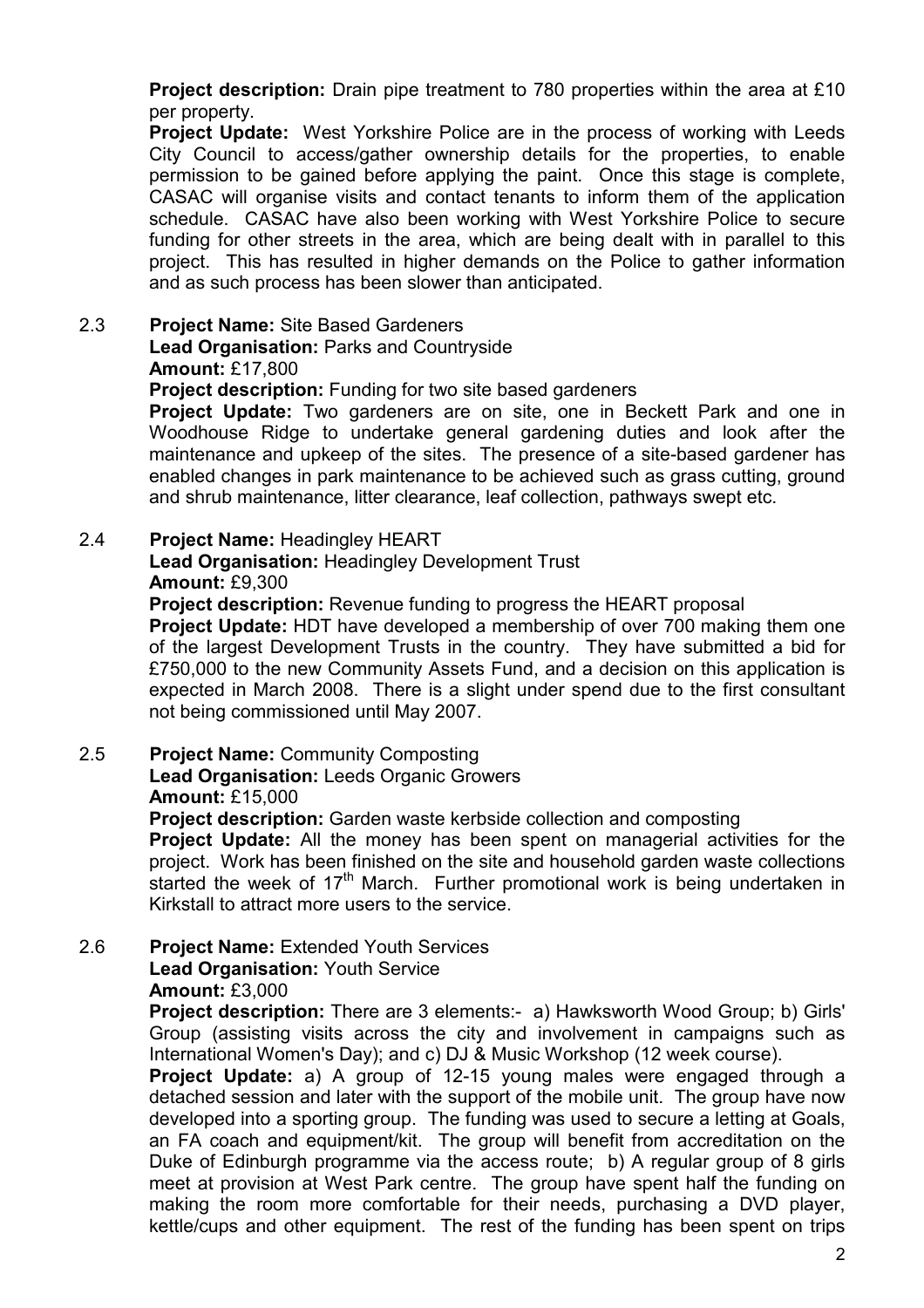giving the girls opportunities outside the area, such as to the Grand Theatre, bowling and ice skating; and c) The Little London boys meet at Little London Community Centre and have engaged with 15 young men. Positive Futures have assisted with the course, using music technology and DJ'ing as a tool.

## 2.7 Project Name: Community Planning Officer

Lead Organisation: City Development Department

Amount: £42,440

**Project description:** Dedicated Planning Officer to assist community groups and residents to access information and make comments on planning issues.

Project Update: Over quarters 3 and 4 the Community Planning Officer has been assisting in relation to a number of major schemes, including the refurbishment of the Arndale Centre, Oddbins site, Glassworks site, Cookridge Hospital, Tetley Hall and the proposed re-development of Headingley stadium. Advice has also been given in relation to a number of smaller proposals. Work on the Neighbourhood Design Statements is making good progress and work has commenced on launching a Community Vision for Kirkstall. Resident drop-in sessions have continued to be provided on a monthly basis.

# 2.8 Project Name: Mobile Youth Bus

Lead Organisation: Youth Services

## Amount: £11,975

**Project description:** Provision of a mobile youth facility for North West Leeds.

Project Update: In quarters 3 and 4 the bus has been used in all of the inner wards and young people are benefiting from being able to access help and information where they 'hang out'. The youth mobile is also working with schools in the area and young people are able to take part in relevant activities and discussions with youth workers. Due to staffing issues Youth Services are currently looking at ways of using other agencies to deliver services via the mobile across the area.

## 2.9 Project Name: Neighbourhood Design Statement Fund

Lead Organisation: Planning Sub Group

### Amount: £15,000

Project description: Funding for three design statements for the Inner North West.

## Project Update:

- Headingley (£5,000) The project was launched in September 2007 by the local MP, at a special exhibition and presentation. A Neighbourhood Questionnaire was launched at the same time. The questionnaire has been circulated in printed and electronic form, and completed copies have begun to be returned.
- Little Woodhouse (£5,000) The project was launched in November 2007 and a steering group was set up with interested residents and group representatives. 5,000 questionnaires have been printed for distribution to residents and a newsletter has been sent to 2,000 houses promoting the design statement. Workshops were held in February and March 2008, where residents walked the area, took photos and discussed the issues facing the neighbourhood. Work is in progress on a draft of the document and an update will be given in April 2008 at the next Little Woodhouse Community Forum.
- North Hyde Park (£5,000) Work on the Conservation Area Appraisal is well under way with two of the five character areas covered. Plans are in hand for the remaining areas to be reviewed in the coming months. The project is on course for completion by October 2008.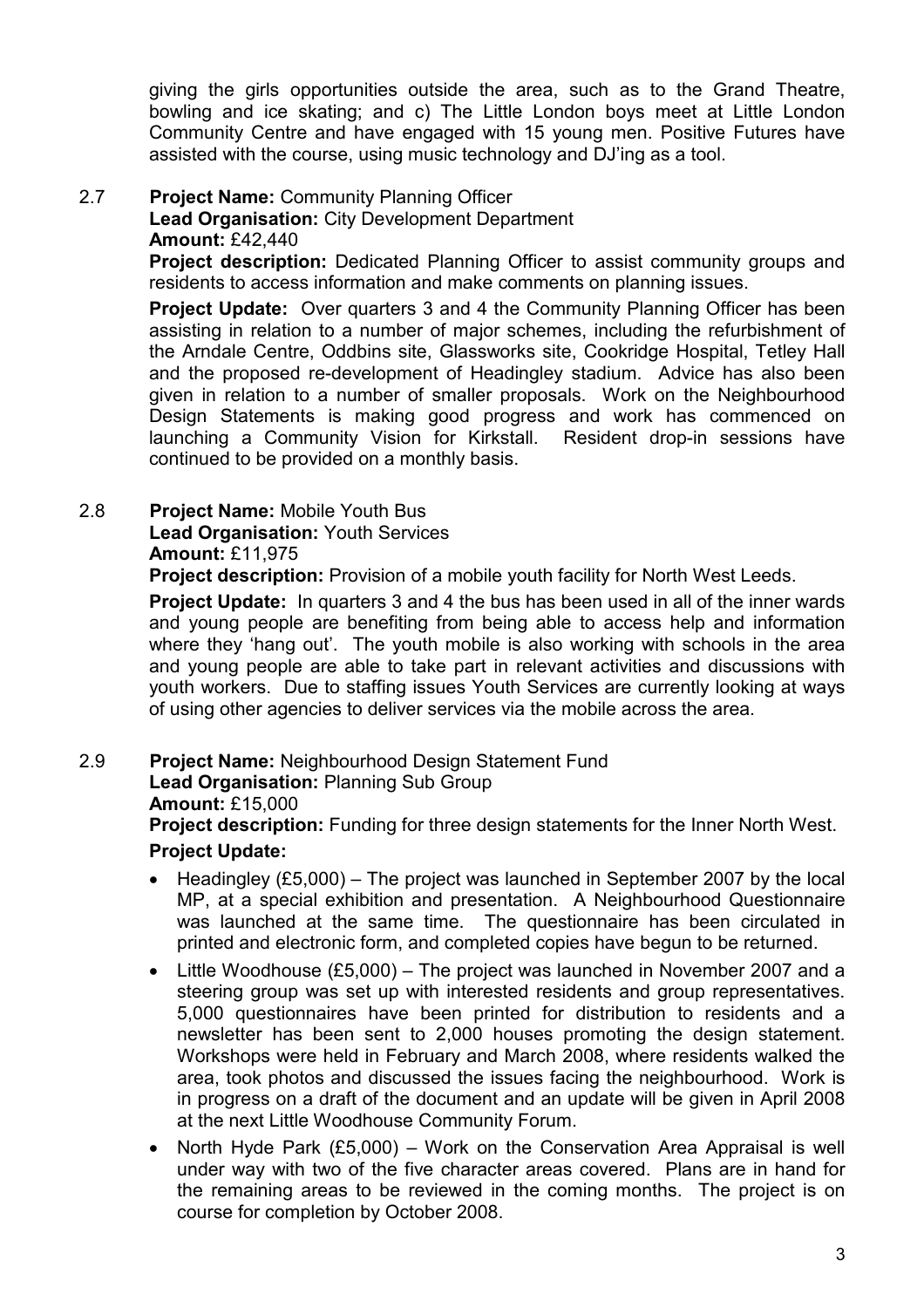# 2.10 Project Name: Older Active People Project

Lead Organisation: Cardigan Centre – Older Active People Amount: £4,000

Project description: Extend and maintain OAPs work into North Headingley.

**Project Update:** During quarters 3 and 4 the project has continued to provide a service to the area. A weekly surgery at Headingley Community Centre's tea bar has been established as well as a theatre group that meets monthly. In January 2008 the project worked with CALM to host Another Year party for 100 elders, in February the project held an Open Forum meeting and in March residents of North Headingley attended an Action Tea Party. The project now has 54 members participating in a range of preventative health activities that help reduce social isolation. 15 of the people who have joined from the new area are also utilising and developing their skills through participating in community arts projects.

## 2.11 Project Name: Generations Together

Lead Organisation: Cardigan Centre – Older Active People Amount: £6,000

**Project description:** Gap funding to ensure the continuation of the project across Headingley, Burley, Hyde Park, Weetwood, Kirkstall and Little London

**Project Update:** During quarters 3 and 4 the project has been able to establish a befriending scheme, where 14 volunteers have visited 15 older people once a week. The project has also held circle time sessions and a mentoring scheme in local primary schools. Run jointly with ACTION the project has provided an intergenerational shopping service which runs throughout the year. There has also been joint participation in local Diwali and Eid celebrations with 10 elders and 21 young people visiting the local Hindu Temple and Mosque. The project currently has 5 new volunteers in the process of being introduced to local older people and plan to have the number of volunteers back to 25 by summer 2008.

### 2.12 Project Name: Festive lights in Kirkstall

Lead Organisation: Gilbert and Sandfords Residents' Association Amount: £1,420

Project description: Festive lights in Kirkstall

**Project Update:** 10 festive lights were put up around the two central Kirkstall traffic lights on the A65 over Christmas 2007, to which there was a very positive response. The Gilbert & Sandford Residents' Association are currently liaising with local businesses to encourage sponsorship of the festive lights for Christmas 2008.

## 2.13 Project Name: Making healthy lifestyle changes in the community

Lead Organisation: World of Fitness

### Amount: £5,000

Project description: Activities that will be delivered include aerobic classes, step and boxercise and tailor made programmes for the elderly, women only, young people and those with disabilities.

Project Update: During quarters 3 and 4 the project has doubled the number of sessions that are being facilitated including kickboxing in addition to hip/hop and cheerleading. The project is adding further boxing for fitness sessions within the next month through the schools Extended Services, and is also embarking on a programme of activities for the elderly which should be in place by summer 2008. The project is now operating from more sites across the inner north west area, and has seen an increase in physical activity participation from primary/high school pupils.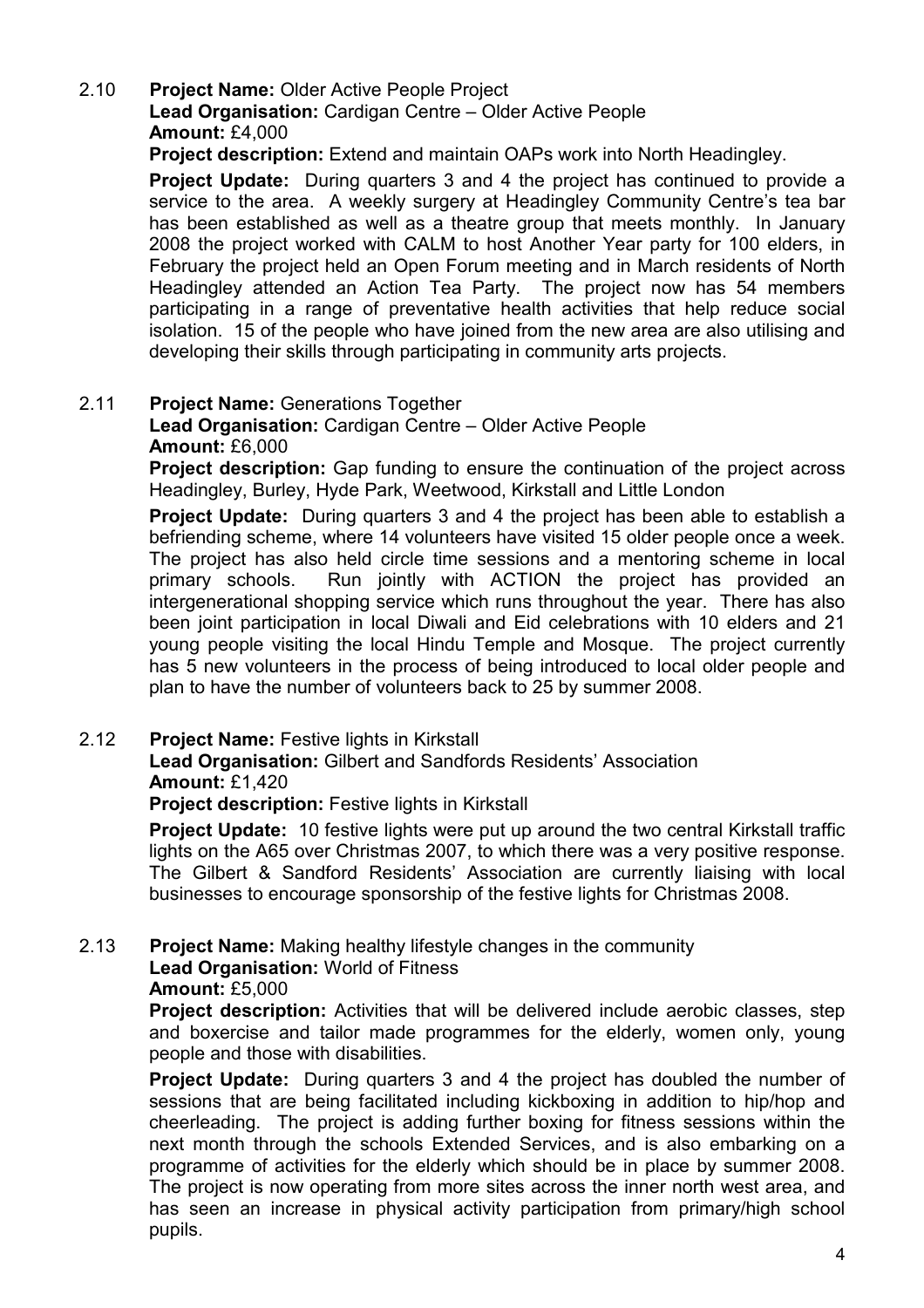## 2.14 Project Name: Up Your Street

Lead Organisation: University of Leeds and CALM Amount: £5,000

Project description: Streetscene and environmental projects, working with student volunteers.

Project Update: The funding was used for projects such as Bargain Hunt in May 2007 where over 1,000 items were reused and recycled. 15 new student volunteers were recruited and trained at the start of September 2007 and were involved in community clean ups and taster sessions. The Re-float project has continued fortnightly throughout the year collecting glass from approximately 50 residential homes. During February and March 2008 a pilot project was developed in conjunction with Streetscene, which encouraged more recycling by using green bags instead of bins. Information has been collected through a survey and a full report will follow at the end of March. Future projects include a community clean up at Rosebank Green, Woodhouse and another Bargain Hunt in May 2008.

# 2.15 Project Name: International Film Project

Lead Organisation: Hyde Park Picture House Amount: £2,000

Project description: Funding for non-mainstream films

**Project Update:** The project has had great successes resulting in strong box office figures which has allowed the Picture House to show a slightly higher number of films. 15 films were screened during quarter 4 of which seven had not been previously screened within the city. The films included a selection of Czech animation, an environmentally conscious documentary about crude oil and a British documentary about Tudor re-enactors. The Picture House also screened five older film titles as part of a month long, city wide festival called Winter Pride.

## 2.16 Project Name: Fundraising Officer

#### **Lead Organisation: Voluntary Action Leeds** Amount: £41,000

**Project description:** To provide funding advice to community and voluntary groups across the Inner North West.

**Project Update:** The project anticipates to support a minimum of 19 groups during quarter 4 (4 in Headingley, 8 in Hyde Park and Woodhouse, 2 in Kirkstall and 5 in Weetwood). Support to many of these groups has been intensive and ongoing. The project has exceeded the annual target of supporting £100,000 of new funding into the area, with a few applications still pending. They have repeated the Awards for All training in quarter 4 to meet the demand from other groups.

- 2.17 Project Name: Hyde Park and Woodhouse DPPO Lead Organisation: Area Management Amount: £5,000 Project description: Designated Public Places Order Project Update: Discussions with Ward Members still ongoing.
- 2.18 Project Name: Woodhouse Moor Survey Lead Organisation: Area Management Amount: £2,439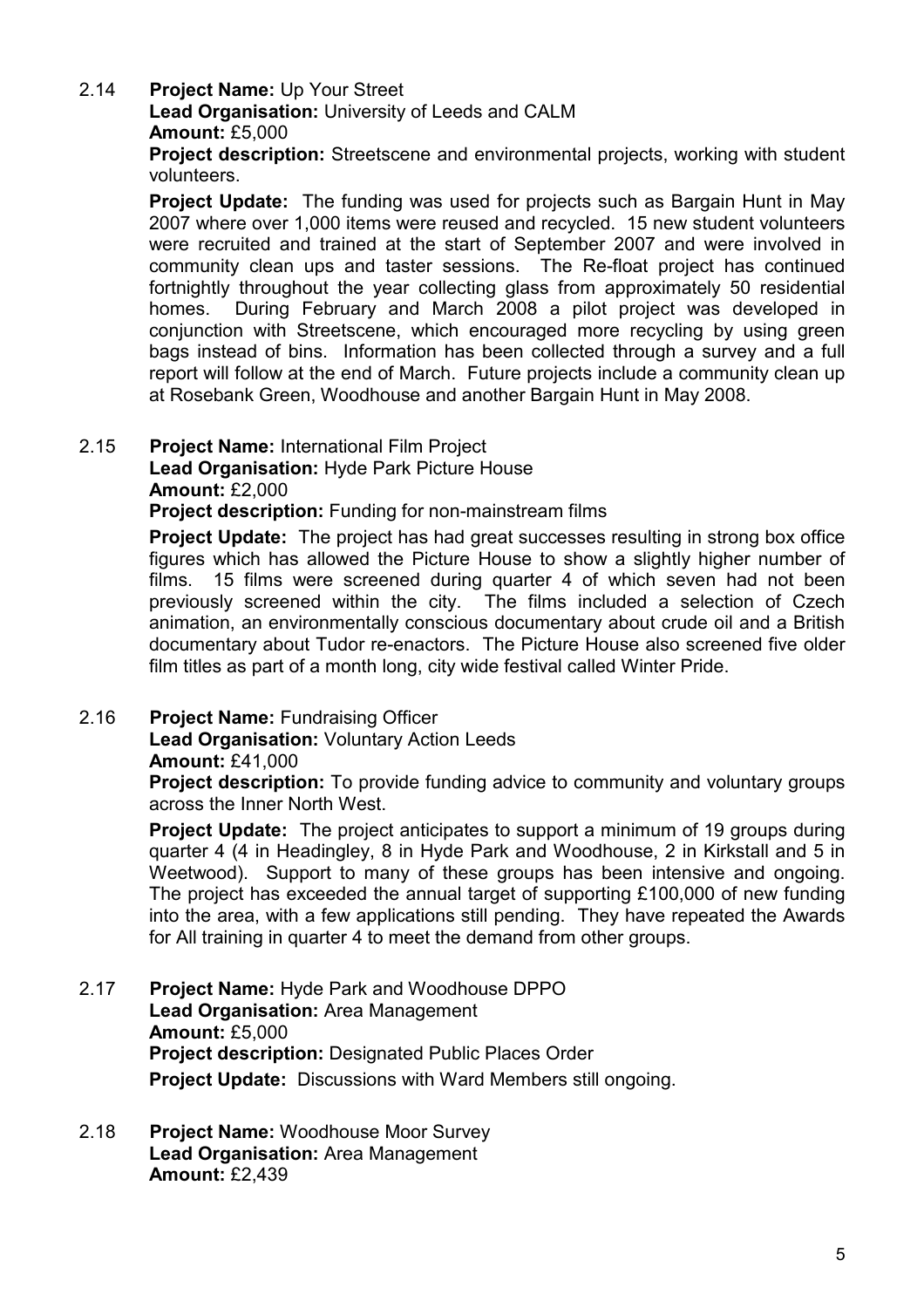Project description: A comprehensive survey of users of Woodhouse Moor and local residents, to gauge public opinion on what improvements/facilities people would like to see.

Project Update: Friends of Woodhouse Moor did not meet in March, and now plan to discuss whether they will take on the completion of the survey in April.

### 2.19 Project Name: Neighbourhood Improvement Plans Lead Organisation: Area Management Amount: £6,000 Project description: Targeted improvement plans for local communities Project Update:

- Harold & Thornvilles Headingley A Community Action Day was held at the Cardigan Centre on Saturday 17th November. The event included a 'drop-in' session between 10.00 and 12.30 with officers from West Yorkshire Police, Streetscene Services and Area Management in attendance. Information packs were distributed house to house prior to the drop-in.
- Weetwood A neighbourhood improvement survey was hand delivered to over 600 households in the Silk Mills area in early February 2008. 157 responses were received which are now being analysed with a view to holding a community action day sometime in spring.
- Kirkstall No decision has been taken on what the funding shall be used for. Progress is still ongoing.

## 2.20 Project Name: Community Inclusion Initiative Lead Organisation: Older People's Action in the Locality Amount: £2,000

Project description: Employment of a Community Inclusion Worker to recruit and train new volunteers to support older people. The worker will also be responsible for managing and supporting OPAL's existing volunteers.

**Project Update:** The project has recruited 11 volunteers overall, who have all completed induction training and CRB checks. Five drop ins have been established and are occurring each month at Cookridge Village Hall, Ireland Crescent Residential Accommodation, Adel Pharmacy and Bramhope Methodist Church. There have also been 3 volunteer support meetings since the project began.

## 2.21 Project Name: Hyde Park CCTV

## Lead Organisation: Leedswatch

Amount: £9,152

Project description: Revenue costs for 3 additional CCTV cameras in Hyde Park. **Project Update:** The three cameras attached to Leedswatch went operational in April 2007. Since that date Leedswatch have received 26 CCTV requests from West Yorkshire Police, so far information received from the Police highlights that 10 arrests have resulted. Police update Leedswatch utilising their Police CCTV Liaison Officers on a case by case basis. The cameras have also proved useful for partnership working with the Police utilising the cameras for ANPR (Automatic Number Plate Recognition) operations resulting in vehicles being taken off the road for no tax/insurance or found to be stolen. ANPR operations have resulted in 22 arrests and 33 vehicles seized in the area of Hyde Park and Headingley.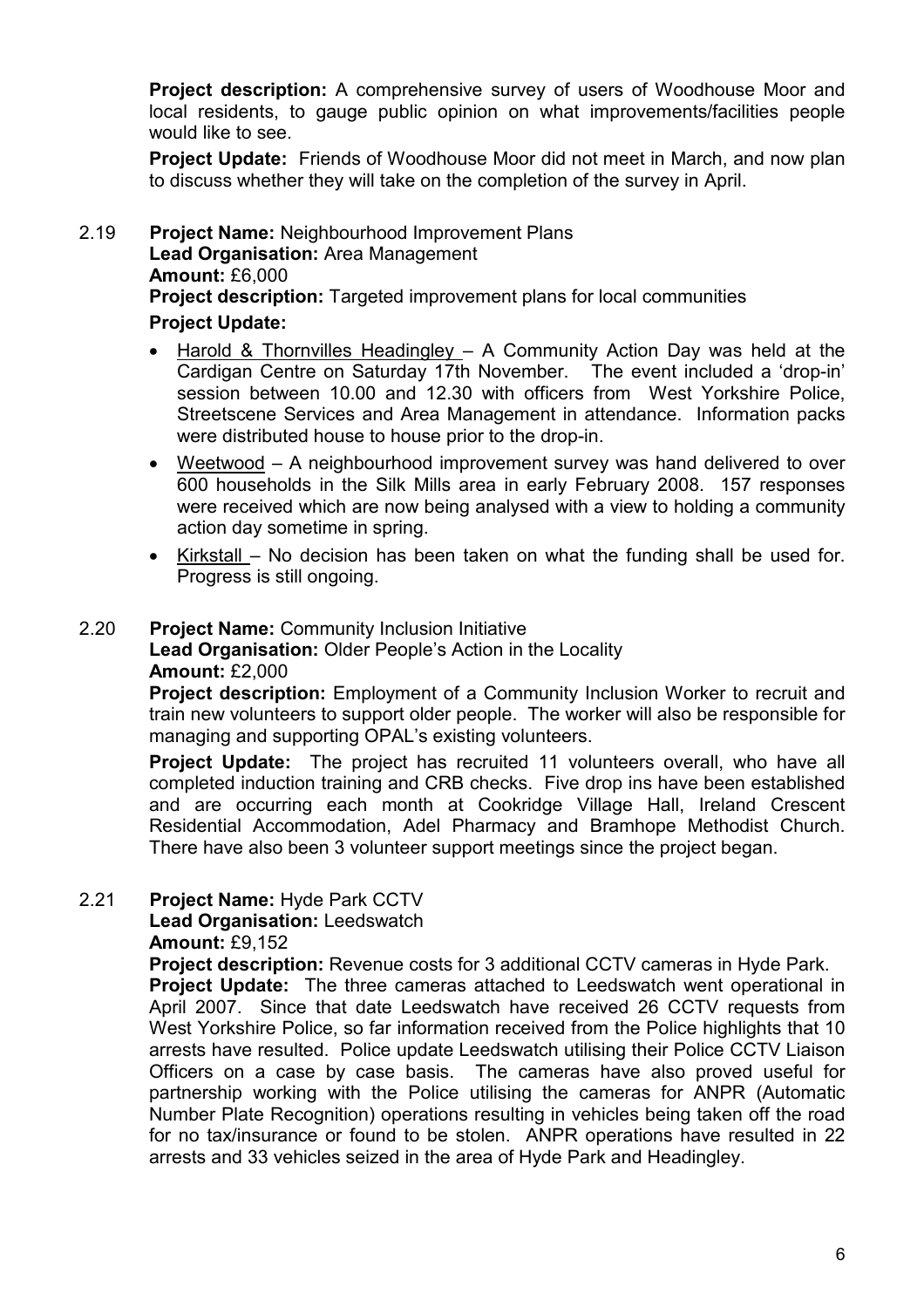### 2.22 Project Name: Headingley Additional Policing Lead Organisation: West Yorkshire Police Amount: £7,500

**Project description:** The project will provide additional policing to Headingley ward for the purpose of reducing anti-social behaviour, violent crime, criminal damage and fear of crime through high visibility patrols to key hotspots at target times.

**Project Update:** Funding has been effectively used to tackle anti-social behaviour and drink related crime within the Headingley area. High visibility patrols have increased at key times to target the right offending types at the correct times of the day. There has also been a decrease in the reporting of crimes in this area. Some funding has been retained for summer 2008 so resources can focus on key issues at this time.

2.23 Project Name: Off Road Motorbikes

Lead Organisation: West Yorkshire Police Amount: £4,770

Project description: Funding for the use of off road police motorbikes to help tackle nuisance motorbike use in hard to access places.

**Project Update:** The bikes continue to be used throughout the area, in particular in Hawksworth Wood and northern parts of Weetwood. They are mainly used proactively, but do respond to specific reports of nuisance behaviour. Details of specific successes will be available for circulation early in the new financial year.

2.24 Project Name: St Chad's Primary School Outdoor Learning Environment Lead Organisation: St Chad's School Governors

### Amount: £2,500

**Project description:** Funding for the creation of a multi sensory outdoor learning environment.

**Project Update:** The development of the outdoor area is going to take place during 2008/09 financial year. Design of the project is being undertaken and it is hoped work will take place in the summer 2008 holidays.

2.25 Project Name: Kirkstall Valley Park

Lead Organisation: Kirkstall Valley Park Board Amount: £1,500

Project description:

**Project Update:** Work on the detailed planning application is ongoing between the Kirkstall Valley Park Board and Leeds Metropolitan University. The application is due to be submitted in late spring.

2.26 Project Name: Sandy Lane Footpath Lead Organisation: City Development Amount: £2,955

> **Project description:** The formal adoption by the Council of the footpath, involving the issuing of a creation order. The funding also covers one year's revenue costs for the cleansing and maintenance of the path.

> **Project Update:** A creation order is in the process of being developed and should be issued shortly. The order will then allow for the footpath to be formally adopted by the Council. Should there be any objections to the creation order the timescale until adoption will be increased. Kirkstall Members will be informed as soon as the process has been completed.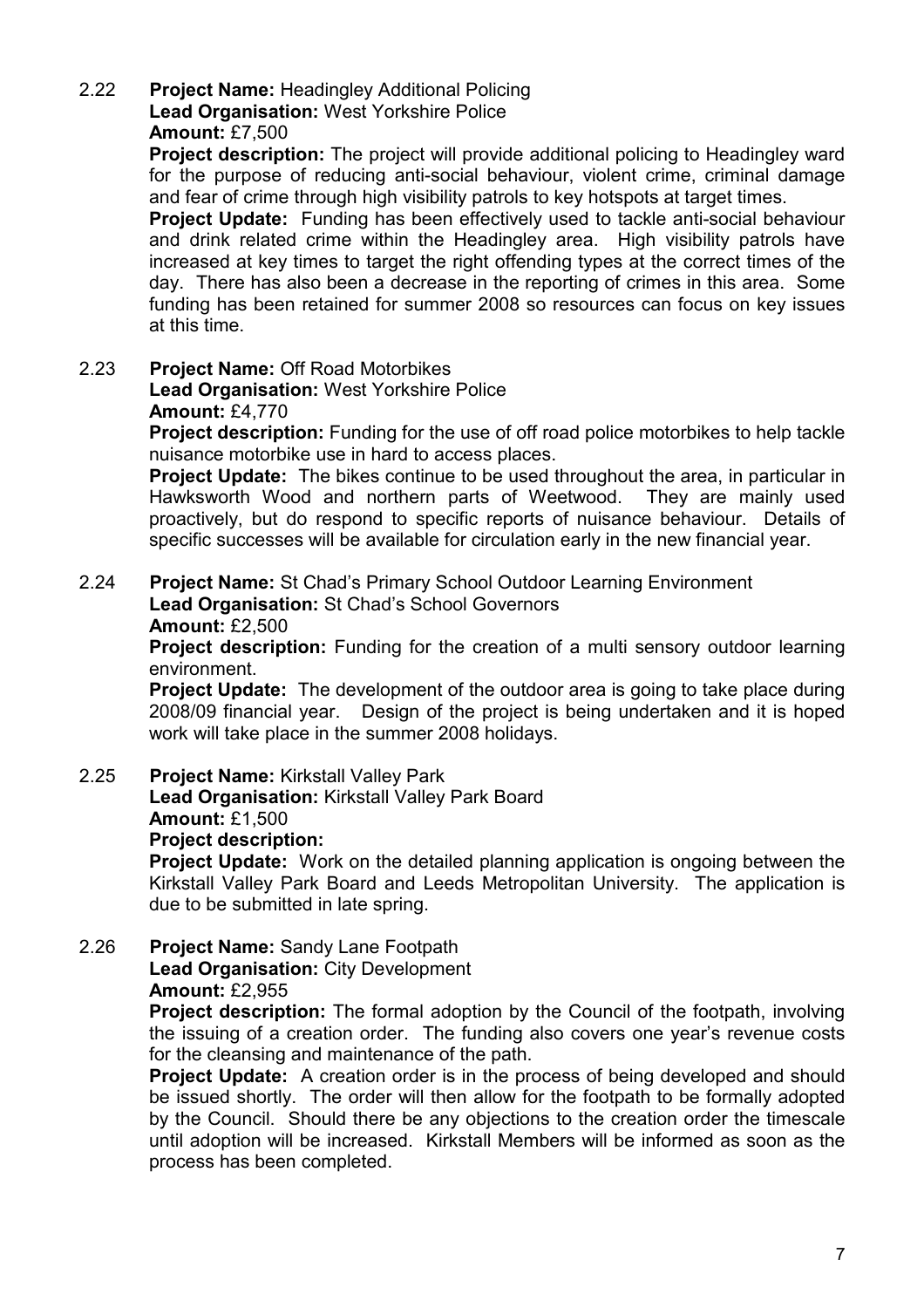# 2.27 Project Name: Looked after Young People

Lead Organisation: Children's Services

### Amount: £5,000

Project description: Allowing young people in care to participate in educational and leisure activities that require additional cost, e.g. school trips.

**Project Update:** The funds have not yet been released to Children's Services as discussions are still ongoing about how the funds will be handled and guarantees that only young people from the inner north west benefit, over and above financial support that would otherwise be given to them. Monitoring will continue on this in 2008/09.

2.28 Project Name: Royal Park Greenspace

Lead Organisation: Parks & Countryside Amount: £8,000

Project description: Revenue costs for the maintenance of the park and MUGA.

**Project Update:** Regular cleansing and officer inspections continue to take place. From 2008/09 the revenue costs will be mainstreamed, as originally agreed when the Area Committee funded the creation of the park.

#### 2.29 Project Name: Woodsley Road Centre Development Lead Organisation: Area Management/Voluntary Action Leeds

### Amount: £5,000

Project description: Consultancy and support work to the Management Committee of Woodsley Road Community Centre, to help them achieve the objectives of their Management Agreement with the Council.

**Project Update:** The management committee have, for some time, been requesting that this funding is paid directly to them rather than being channelled via Voluntary Action Leeds. At this point in time none of the funding has been spent.

## 3.0 Monitoring of Capital Projects

- 3.1 This section provides an update on capital projects funded in 2007/08.
- 3.2 Project Name: Silk Mills Recreation Area

Lead Organisation: Parks and Countryside, LCC

Amount: £19,057 (£59,847 allocated in 06/07)

Project description: To build a new play area and a youth shelter, to be located off Silk Mill Close in Weetwood.

**Project Update:** The Silk Mill play area and youth shelter are now complete. The reinstatement of the path will be completed by the end of February. The original timetable was delayed due to waiting for the planning permission approval for the youth shelter. A launch event is expected to take place in early April.

# 3.3 Project Name: Festive lights in Kirkstall Lead Organisation: Gilbert and Sandfords Residents' Association Amount: £3,800

**Project description: Festive lights in Kirkstall** 

**Project Update:** 10 festive lights were installed around the central Kirkstall traffic lights on the A65 over Christmas 2007, to which there was a very positive response. The Gilbert & Sandford Residents' Association are currently liaising with local businesses in order to encourage sponsorship of the lights for Christmas 2008.